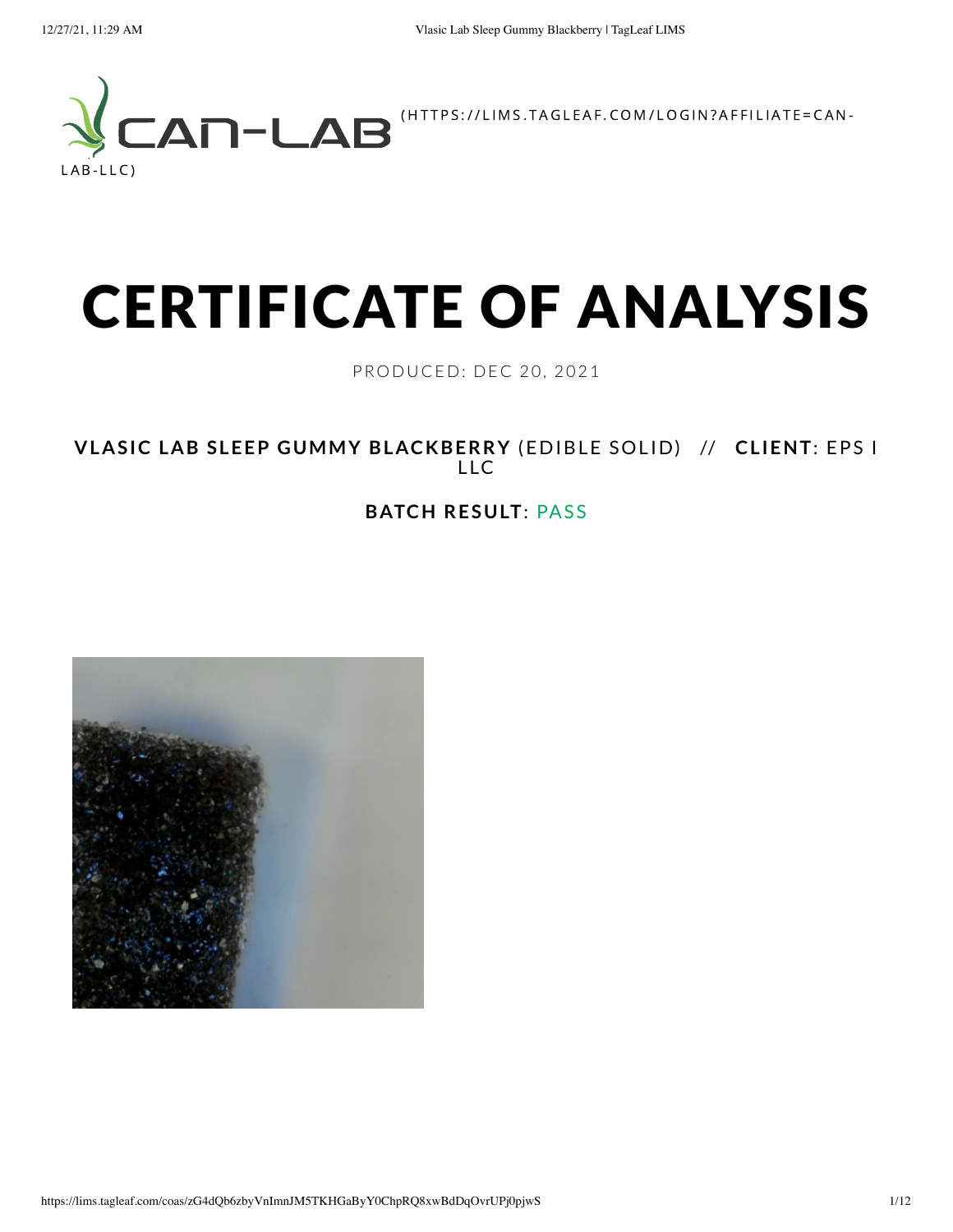**BATCH NO.: 1A4050300011D8D000003078** METRC TAG: 1A4050300011D8D000008579 **MATRIX: EDIBLE SOLID CATEGORY: EDIBLE** SAMPLE ID: CL-151221-025 **COLLECTED ON: DEC 15, 2021 RECEIVED ON: DEC 15, 2021** BATCH SIZE: 5900 UNITS SAMPLE SIZE: 10 UNITS RECEIVED BY: ANDREW HARDING







EPS 1 LLC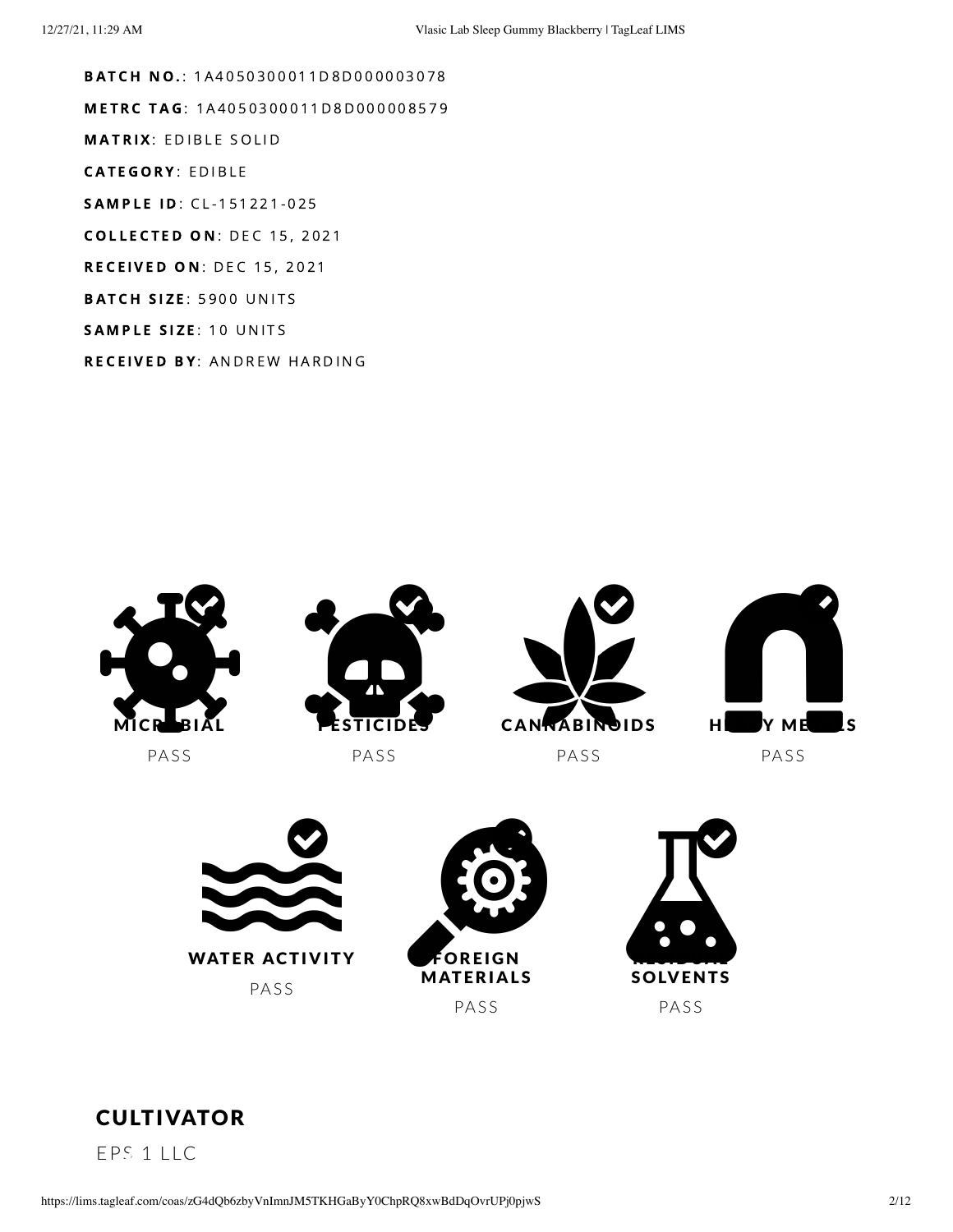**LICENSE** AU-P-000143

T Y P E ADULT-USE - MARIHUANA PROCESSOR

#### MANUFACTURER

EPS 1 LLC

**LICENSE** AU-P-000143

T Y P E ADULT-USE - MARIHUANA PROCESSOR



PER ISO 17025, THIS REPORT ONLY CONTAINS AND CONCERNS THE SAMPLES LISTED WITHIN THIS DOCUMENT. SAMPLES WERE SAMPLED AND TESTED IN ACCORDANCE WITH THE SAFETY COMPLIANCE FACILITY SAMPLING AND TESTING INFORMATION PROVIDED BY THE STATE OF MICHIGAN.

#### RESULTS CERTIFIED BY: MANIK GUDIMANI

LAB DIRECTOR, CAN-LAB DEC 20, 2021

Moik Surti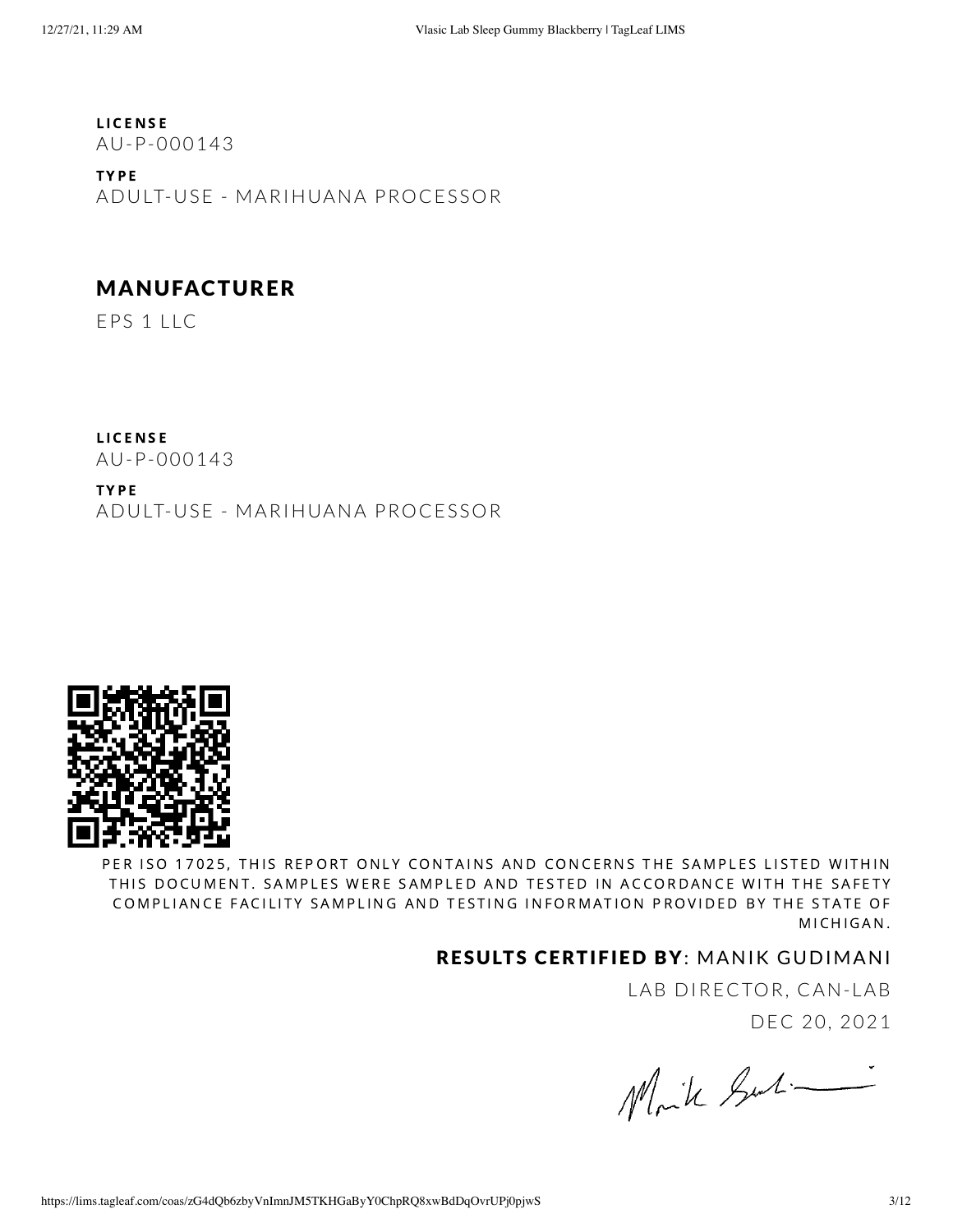## <span id="page-3-0"></span>CL-01: CANNABINOID POTENCY BY HPLC-PDA

| <b>ANALYTE</b>                                                             | <b>PASS/FAIL</b>         |      |
|----------------------------------------------------------------------------|--------------------------|------|
| CBC                                                                        | N <sub>D</sub>           | N/A  |
| <b>CBD</b>                                                                 | N <sub>D</sub>           | N/A  |
| CBDA                                                                       | $\mathsf{N}\,\mathsf{D}$ | N/A  |
| CBDV                                                                       | N <sub>D</sub>           | N/A  |
| <b>CBDVA</b>                                                               | N <sub>D</sub>           | N/A  |
| C B G                                                                      | N <sub>D</sub>           | N/A  |
| <b>CBGA</b>                                                                | $\mathsf{N}\,\mathsf{D}$ | N/A  |
| <b>CBN</b>                                                                 | 0.189 %                  | N/A  |
| $\Delta^8$ + $\Delta^9$ -THC                                               | 0.184 %                  | N/A  |
| $\Delta^8$ -THC                                                            | $\mathsf{N}\,\mathsf{D}$ | PASS |
| $\Delta^9$ -THC                                                            | 0.184 %                  | N/A  |
| THCA                                                                       | 0.012%                   | N/A  |
| THCV                                                                       | $\mathsf{N}\,\mathsf{D}$ | N/A  |
| <b>TOTAL THC</b><br>(TOTAL THC = $\Delta^8$ + $\Delta^9$ + (THCA X 0.877)) | 0.195 %                  | N/A  |
| <b>TOTAL CBD</b><br>$(TOTAL$ $CBD = CBD + (CBDA X 0.877))$                 | ND                       | N/A  |
| <b>CBD PER SERVING</b><br>SERVING: 5.479 GRAMS (1 GUMMY)                   | ND.                      | N/A  |
| $\Delta^8$ + $\Delta^9$ -THC PER SERVING<br>SERVING: 5.479 GRAMS (1 GUMMY) | 10.08 Milligrams         | PASS |
| Δ <sup>8</sup> -THC PER SERVING<br>SERVING: 5.479 GRAMS (1 JUMMY)          | ND                       | PASS |

https://lims.tagleaf.com/coas/zG4dQb6zbyVnImnJM5TKHGaByY0ChpRQ8xwBdDqOvrUPj0pjwS 4/12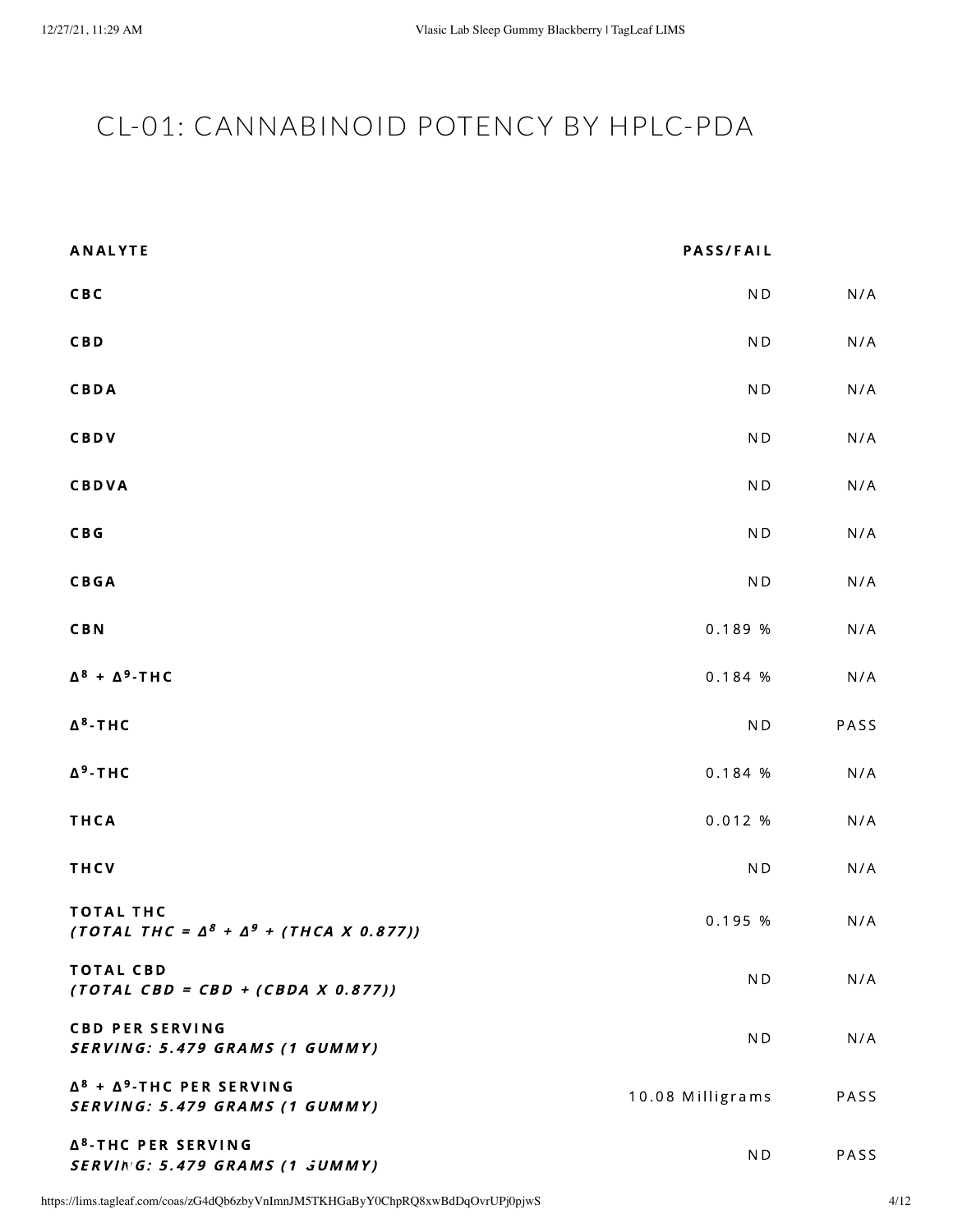| <b>ANALYTE</b>                                                    | <b>PASS/FAIL</b>  |             |
|-------------------------------------------------------------------|-------------------|-------------|
| Δ <sup>9</sup> -THC PER SERVING<br>SERVING: 5.479 GRAMS (1 GUMMY) | 10.08 Milligrams  | N/A         |
| <b>CBD PER PACKAGE</b><br>PACKAGE: 54.79 GRAMS                    | N <sub>D</sub>    | N/A         |
| $\Delta^8$ + $\Delta^9$ -THC PER PACKAGE<br>PACKAGE: 54.79 GRAMS  | 100.81 Milligrams | <b>PASS</b> |
| Δ <sup>8</sup> -THC PER PACKAGE<br>PACKAGE: 54.79 GRAMS           | N <sub>D</sub>    | PASS        |
| Δ <sup>9</sup> -THC PER PACKAGE<br>PACKAGE: 54.79 GRAMS           | 100.81 Milligrams | N/A         |

## <span id="page-4-0"></span>CL-07: ASPERGILLUS BY QPCR

| <b>ANALYTE</b>                 | <b>DETECTED</b> | <b>PASS/FAIL</b> |
|--------------------------------|-----------------|------------------|
| ASPERGILLUS FLAVUS *           | ND.             | <b>PASS</b>      |
| <b>ASPERGILLUS FUMIGATUS *</b> | ND.             | PASS             |
| <b>ASPERGILLUS NIGER *</b>     | ND.             | <b>PASS</b>      |
| <b>ASPERGILLUS SPP.</b>        | ND.             | PASS             |
| <b>ASPERGILLUS TERREUS *</b>   | N <sub>D</sub>  | PASS             |

\* BEYOND SCOPE OF ACCREDITATION

# CL-07: E. COLI AND SALMONELLA BY QPCR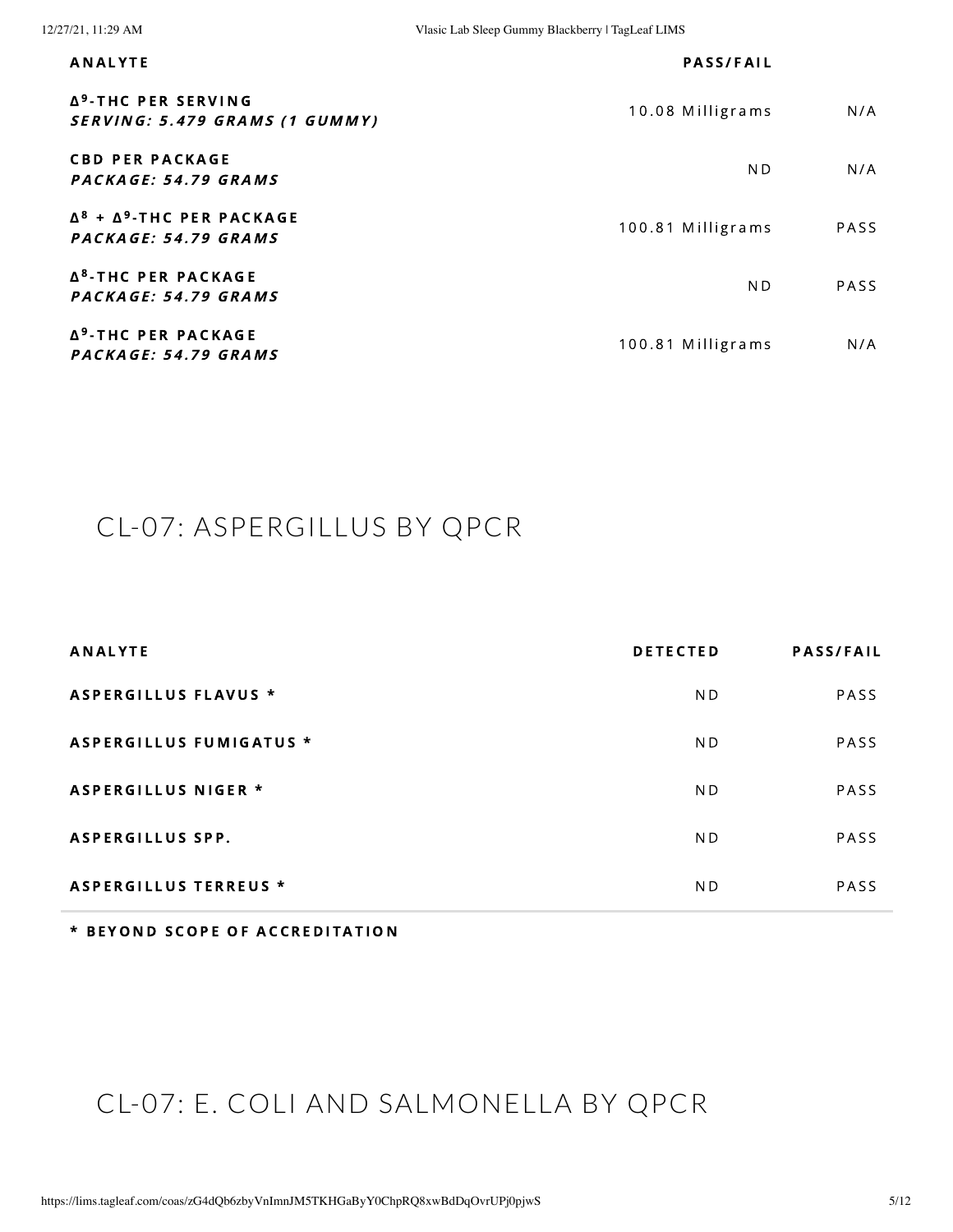| <b>ANALYTE</b>                | <b>DETECTED</b> | <b>PASS/FAIL</b> |
|-------------------------------|-----------------|------------------|
| SALMONELLA SPP.               | ND.             | <b>PASS</b>      |
| SHIGA TOXIN-PRODUCING E. COLI | ND.             | <b>PASS</b>      |

#### CL-07: COLIFORMS AND YEAST & MOLD

| <b>ANALYTE</b>   | <b>DETECTED</b> | <b>PASS/FAIL</b> |
|------------------|-----------------|------------------|
| <b>COLIFORMS</b> | ND              | PASS             |
| YEAST & MOLD     | N <sub>D</sub>  | <b>PASS</b>      |

#### <span id="page-5-0"></span>CL-04: PESTICIDE ANALYSIS BY LC-MS/MS

| <b>ANALYTE</b>      | <b>DETECTED</b> | <b>PASS/FAIL</b> |
|---------------------|-----------------|------------------|
| <b>ABAMECTIN</b>    | N <sub>D</sub>  | PASS             |
| <b>ACEPHATE</b>     | ND              | PASS             |
| <b>ACEQUINOCYL</b>  | ND              | PASS             |
| <b>ACETAMIPRID</b>  | ND              | PASS             |
| <b>ALDICARB</b>     | ND              | PASS             |
| <b>AZOXYSTROBIN</b> | ND              | PASS             |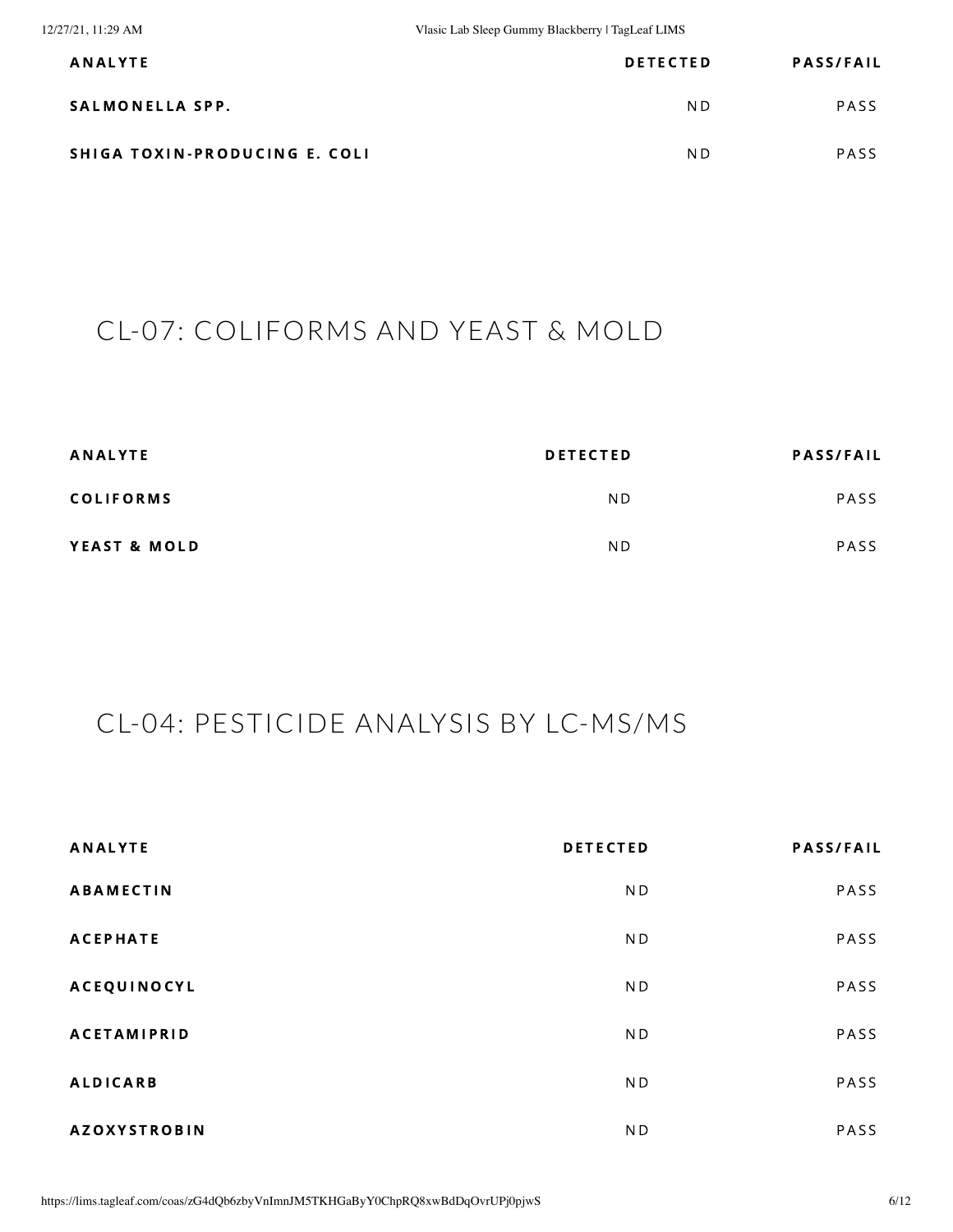12/27/21, 11:29 AM Vlasic Lab Sleep Gummy Blackberry | TagLeaf LIMS

| <b>ANALYTE</b>                  | <b>DETECTED</b>          | <b>PASS/FAIL</b> |
|---------------------------------|--------------------------|------------------|
| <b>BIFENAZATE</b>               | N <sub>D</sub>           | PASS             |
| <b>BIFENTHRIN</b>               | ND                       | PASS             |
| <b>BOSCALID</b>                 | N <sub>D</sub>           | PASS             |
| <b>CARBARYL</b>                 | N <sub>D</sub>           | PASS             |
| CARBOFURAN                      | N <sub>D</sub>           | PASS             |
| CHLORANTRANIL-<br><b>IPROLE</b> | N <sub>D</sub>           | PASS             |
| CHLORFENAPYR                    | N <sub>D</sub>           | PASS             |
| <b>CHLORPYRIFOS</b>             | ND                       | PASS             |
| <b>CLOFENTEZINE</b>             | N <sub>D</sub>           | PASS             |
| CYFLUTHRIN                      | ND                       | PASS             |
| CYPERMETHRIN                    | N <sub>D</sub>           | PASS             |
| <b>DAMINOZIDE</b>               | N <sub>D</sub>           | PASS             |
| <b>DIAZINON</b>                 | N <sub>D</sub>           | PASS             |
| <b>DICHLORVOS</b>               | N <sub>D</sub>           | PASS             |
| <b>DIMETHOATE</b>               | N <sub>D</sub>           | PASS             |
| <b>ETHOPROPHOS</b>              | ND                       | PASS             |
| <b>ETOFENPROX</b>               | N <sub>D</sub>           | PASS             |
| <b>ETOXAZOLE</b>                | N <sub>D</sub>           | PASS             |
| <b>FENOXYCARB</b>               | N <sub>D</sub>           | PASS             |
| <b>FENPYROXIMATE</b>            | N <sub>D</sub>           | PASS             |
| <b>FIPRONIL</b>                 | N <sub>D</sub>           | PASS             |
| <b>FLONICAMID</b>               | $\mathsf{N}\,\mathsf{D}$ | PASS             |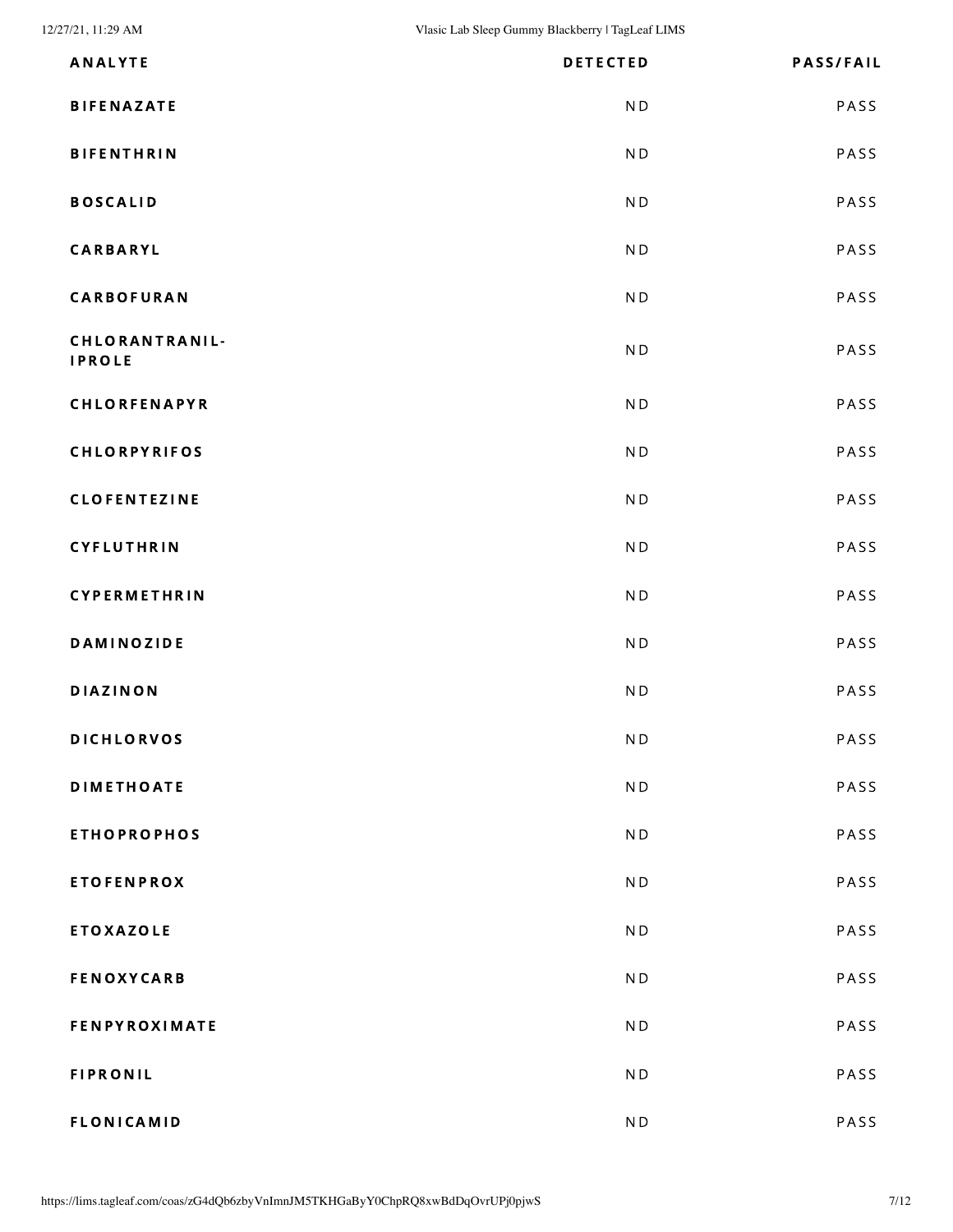12/27/21, 11:29 AM Vlasic Lab Sleep Gummy Blackberry | TagLeaf LIMS

| <b>ANALYTE</b>      | <b>DETECTED</b> | <b>PASS/FAIL</b> |
|---------------------|-----------------|------------------|
| <b>FLUDIOXONIL</b>  | ND.             | PASS             |
| <b>HEXYTHIAZOX</b>  | N D             | PASS             |
| <b>IMAZALIL</b>     | ND.             | PASS             |
| <b>IMIDACLOPRID</b> | ND.             | PASS             |

| <b>ANALYTE</b>          | <b>DETECTED</b> | <b>PASS/FAIL</b> |
|-------------------------|-----------------|------------------|
| KRESOXIM-<br>METHYL     | <b>ND</b>       | PASS             |
| <b>MALATHION</b>        | N <sub>D</sub>  | PASS             |
| METALAXYL               | <b>ND</b>       | PASS             |
| <b>METHIOCARB</b>       | N <sub>D</sub>  | PASS             |
| METHOMYL                | <b>ND</b>       | PASS             |
| <b>METHYL PARATHION</b> | <b>ND</b>       | PASS             |
| <b>MGK-264</b>          | N <sub>D</sub>  | PASS             |
| <b>MYCLOBUTANIL</b>     | N <sub>D</sub>  | PASS             |
| <b>NALED</b>            | N <sub>D</sub>  | PASS             |
| OXAMYL                  | N <sub>D</sub>  | PASS             |
| PACLOBUTRAZOL           | N <sub>D</sub>  | PASS             |
| <b>PERMETHRIN</b>       | N <sub>D</sub>  | PASS             |
| <b>PHOSMET</b>          | <b>ND</b>       | PASS             |
| PRALLETHRIN             | <b>ND</b>       | PASS             |
| PROPICONAZOLE           | <b>ND</b>       | PASS             |
| <b>PROPOXUR</b>         | N <sub>D</sub>  | PASS             |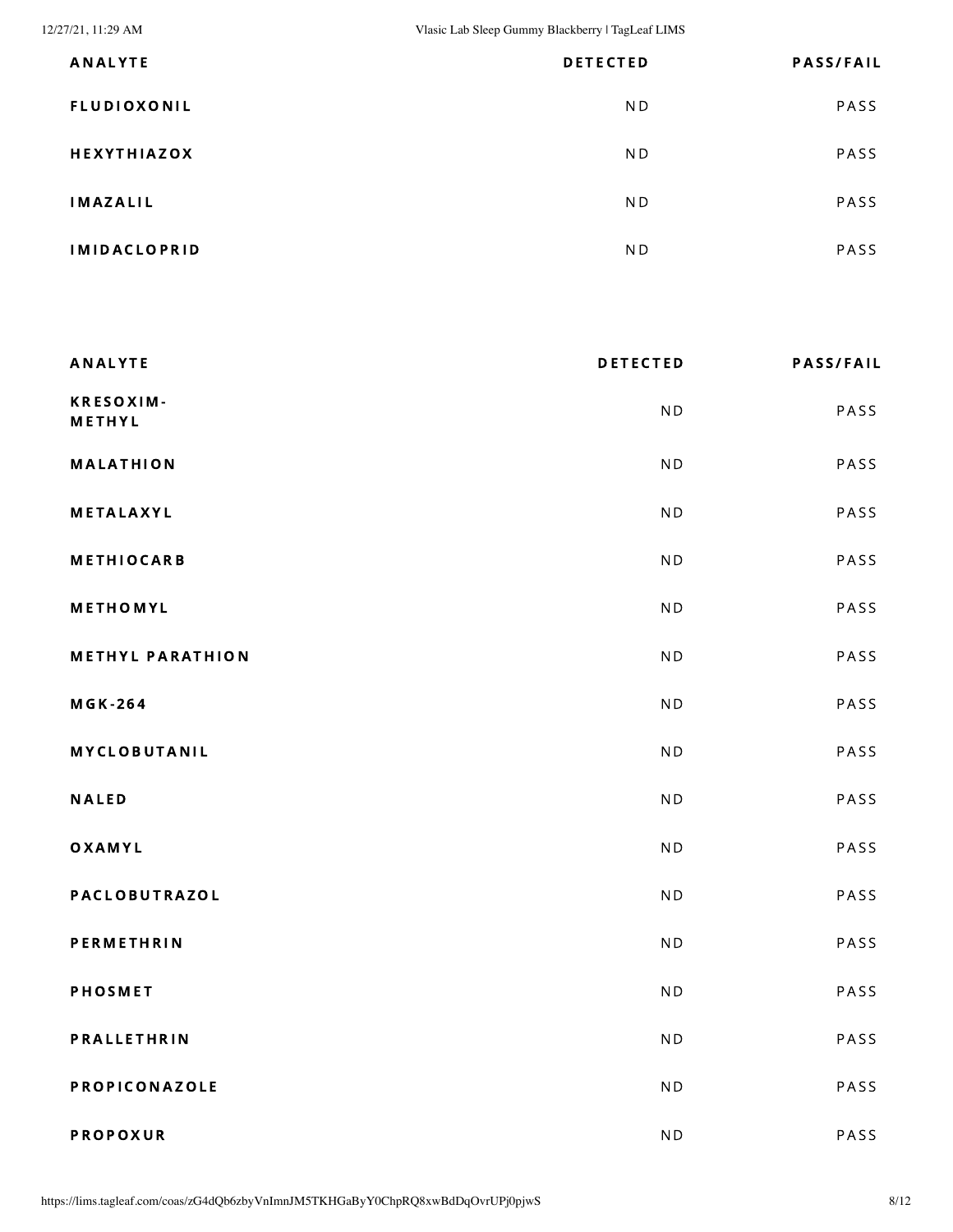| <b>ANALYTE</b>                   | <b>DETECTED</b> | <b>PASS/FAIL</b> |
|----------------------------------|-----------------|------------------|
| <b>PYRETHRINS</b>                | N <sub>D</sub>  | PASS             |
| PYRETHRINS CINERIN I             | N <sub>D</sub>  | N/A              |
| PYRETHRINS JASMOLIN I            | N <sub>D</sub>  | N/A              |
| PYRETHRINS PYRETHRIN I           | N <sub>D</sub>  | N/A              |
| <b>PYRIDABEN</b>                 | N <sub>D</sub>  | PASS             |
| <b>SPINOSAD</b>                  | N <sub>D</sub>  | PASS             |
| SPINOSAD A                       | N <sub>D</sub>  | N/A              |
| SPINOSAD D                       | N <sub>D</sub>  | N/A              |
| <b>SPIROMESIFEN</b>              | N <sub>D</sub>  | PASS             |
| <b>SPIROTETRAMAT</b>             | N <sub>D</sub>  | PASS             |
| SPIROXAMINE                      | N <sub>D</sub>  | PASS             |
| <b>TEBUCONAZOLE</b>              | N <sub>D</sub>  | PASS             |
| <b>THIACLOPRID</b>               | N <sub>D</sub>  | PASS             |
| <b>THIAMETHOXAM</b>              | N <sub>D</sub>  | PASS             |
| TRIFLOXYSTROB-<br>1 <sub>N</sub> | N <sub>D</sub>  | PASS             |

## <span id="page-8-0"></span>CL-06: HEAVY METAL ANALYSIS BY ICP-MS

| <b>ANALYTE</b> | <b>DETECTED</b> | <b>PASS/FAIL</b> |
|----------------|-----------------|------------------|
| <b>ARSENIC</b> | $<$ LOO         | <b>PASS</b>      |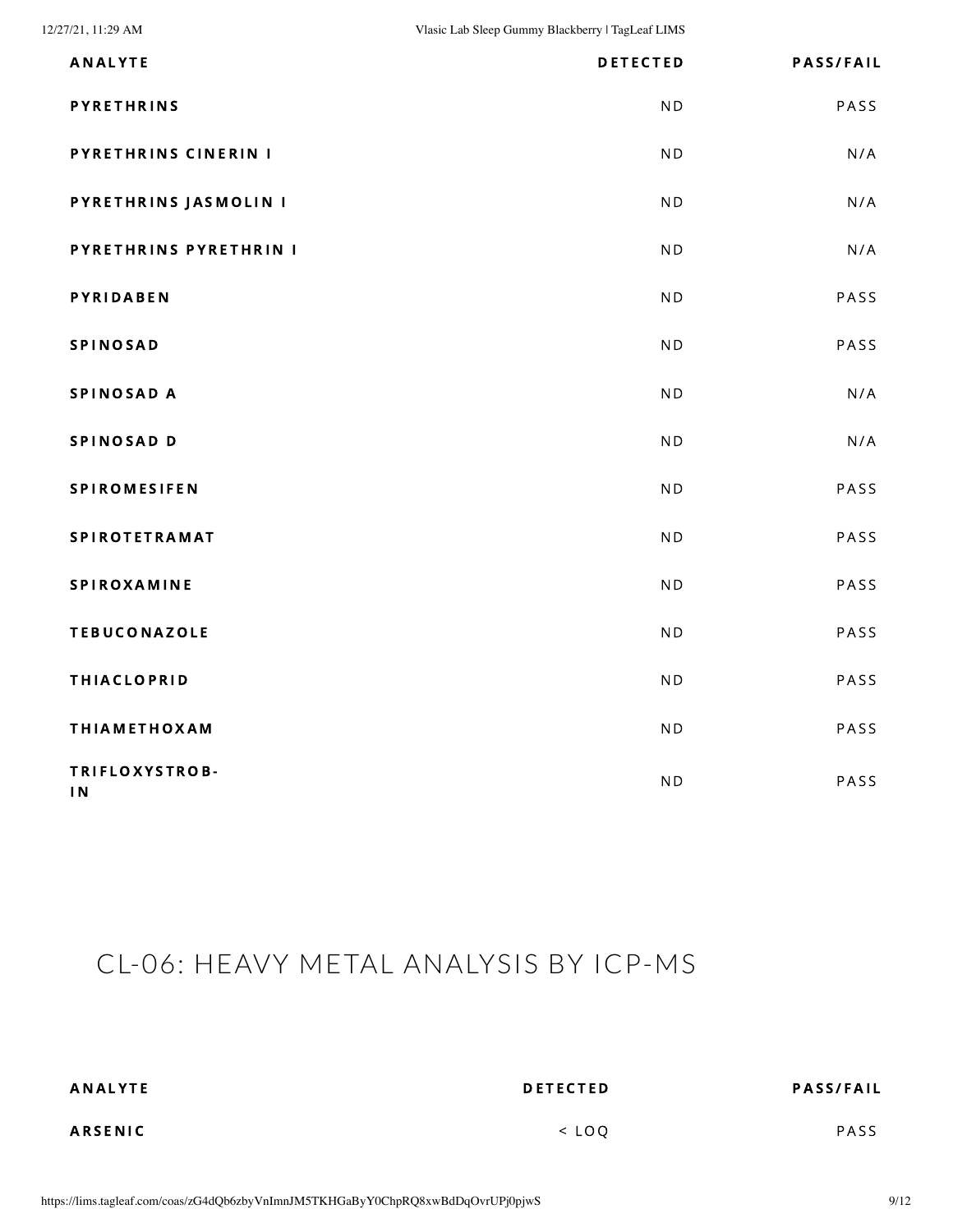12/27/21, 11:29 AM Vlasic Lab Sleep Gummy Blackberry | TagLeaf LIMS

| <b>ANALYTE</b>  | <b>DETECTED</b> | <b>PASS/FAIL</b> |
|-----------------|-----------------|------------------|
| <b>CADMIUM</b>  | N <sub>D</sub>  | PASS             |
| <b>CHROMIUM</b> | N <sub>D</sub>  | PASS             |
| <b>LEAD</b>     | $<$ LOQ         | PASS             |
| <b>MERCURY</b>  | N <sub>D</sub>  | PASS             |

## <span id="page-9-0"></span>CL-09: WATER ACTIVITY

| <b>ANALYTE</b> | <b>DETECTED</b> | <b>PASS/FAIL</b> |
|----------------|-----------------|------------------|
| WATER ACTIVITY | 0.7008 Aw       | PASS             |

## <span id="page-9-1"></span>CL-10: FOREIGN MATTER ANALYSIS

| <b>ANALYTE</b>          | <b>DETECTED</b> | <b>PASS/FAIL</b> |
|-------------------------|-----------------|------------------|
| <b>INORGANIC MATTER</b> | N <sub>D</sub>  | PASS             |
| ORGANIC MATTER          | N <sub>D</sub>  | <b>PASS</b>      |
| <b>STEMS</b>            | N <sub>D</sub>  | N/A              |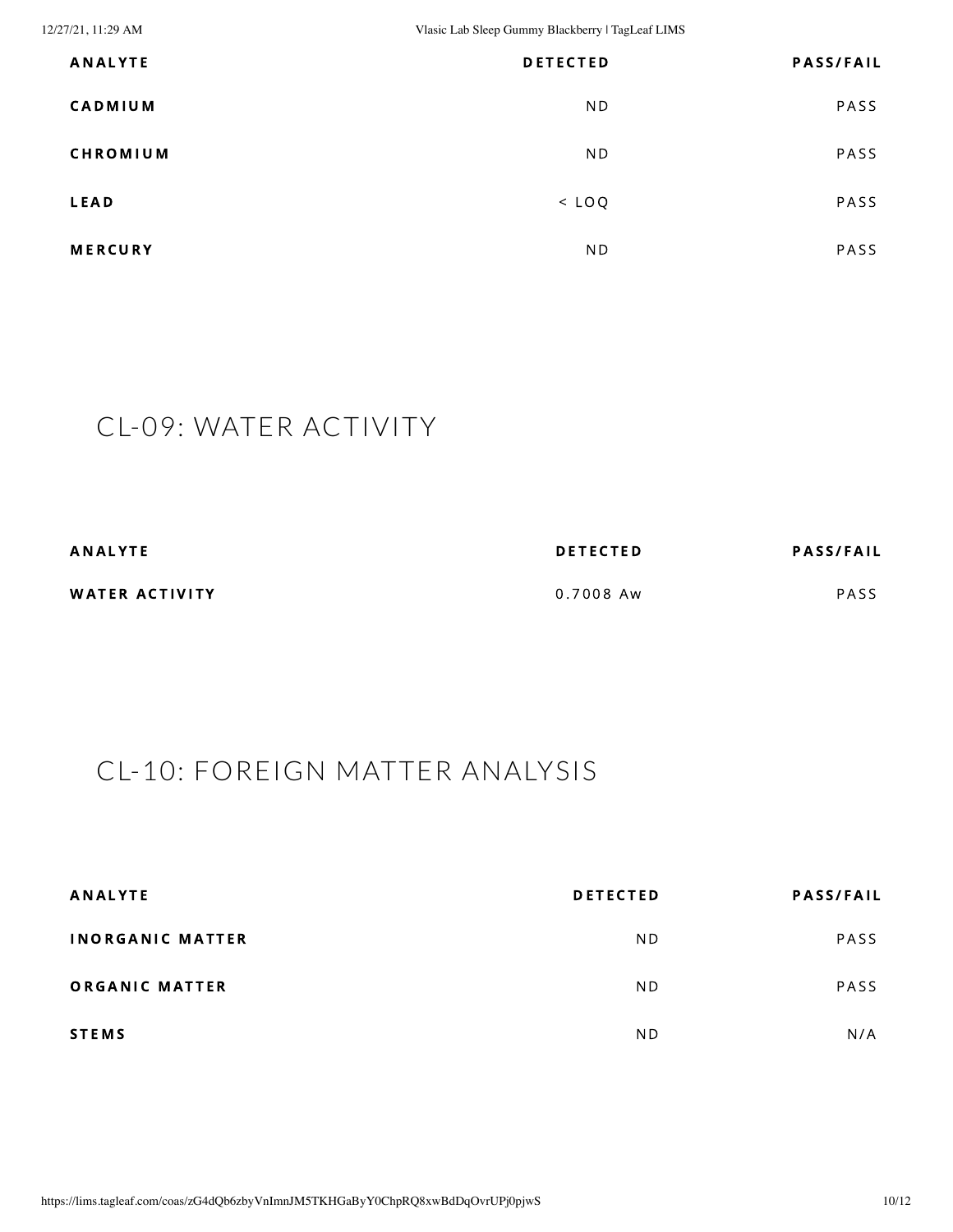#### <span id="page-10-0"></span>CL-03: RESIDUAL SOLVENT ANALYSIS BY GC-MS WITH HEADSPACE

| <b>ANALYTE</b>                    | <b>DETECTED</b>          | <b>PASS/FAIL</b> |
|-----------------------------------|--------------------------|------------------|
| $1, 2 -$<br>DICHLOROETHANE        | N <sub>D</sub>           | PASS             |
| $2, 2 -$<br><b>DIMETHYLBUTANE</b> | N <sub>D</sub>           | PASS             |
| $2, 3 -$<br><b>DIMETHYLBUTANE</b> | N <sub>D</sub>           | PASS             |
| $2 -$<br>METHYLBUTANE             | N <sub>D</sub>           | PASS             |
| $2 -$<br>METHYLPENTANE            | N <sub>D</sub>           | PASS             |
| $3 -$<br>METHYLPENTANE            | N <sub>D</sub>           | PASS             |
| <b>ACETONE</b>                    | N <sub>D</sub>           | PASS             |
| <b>ACETONITRILE</b>               | N <sub>D</sub>           | PASS             |
| <b>BENZENE</b>                    | N <sub>D</sub>           | PASS             |
| <b>BUTANE</b>                     | N <sub>D</sub>           | PASS             |
| <b>BUTANES ALL ISOMERS</b>        | N <sub>D</sub>           | PASS             |
| CHLOROFORM                        | N <sub>D</sub>           | PASS             |
| <b>ETHANOL</b>                    | $\mathsf{N}\,\mathsf{D}$ | PASS             |
| ETHYL ACETATE                     | N <sub>D</sub>           | PASS             |
| <b>ETHYLENE OXIDE</b>             | N <sub>D</sub>           | PASS             |
| <b>ETHYL ETHER</b>                | N <sub>D</sub>           | PASS             |
| <b>HEPTANE</b>                    | $\mathsf{N}\,\mathsf{D}$ | PASS             |